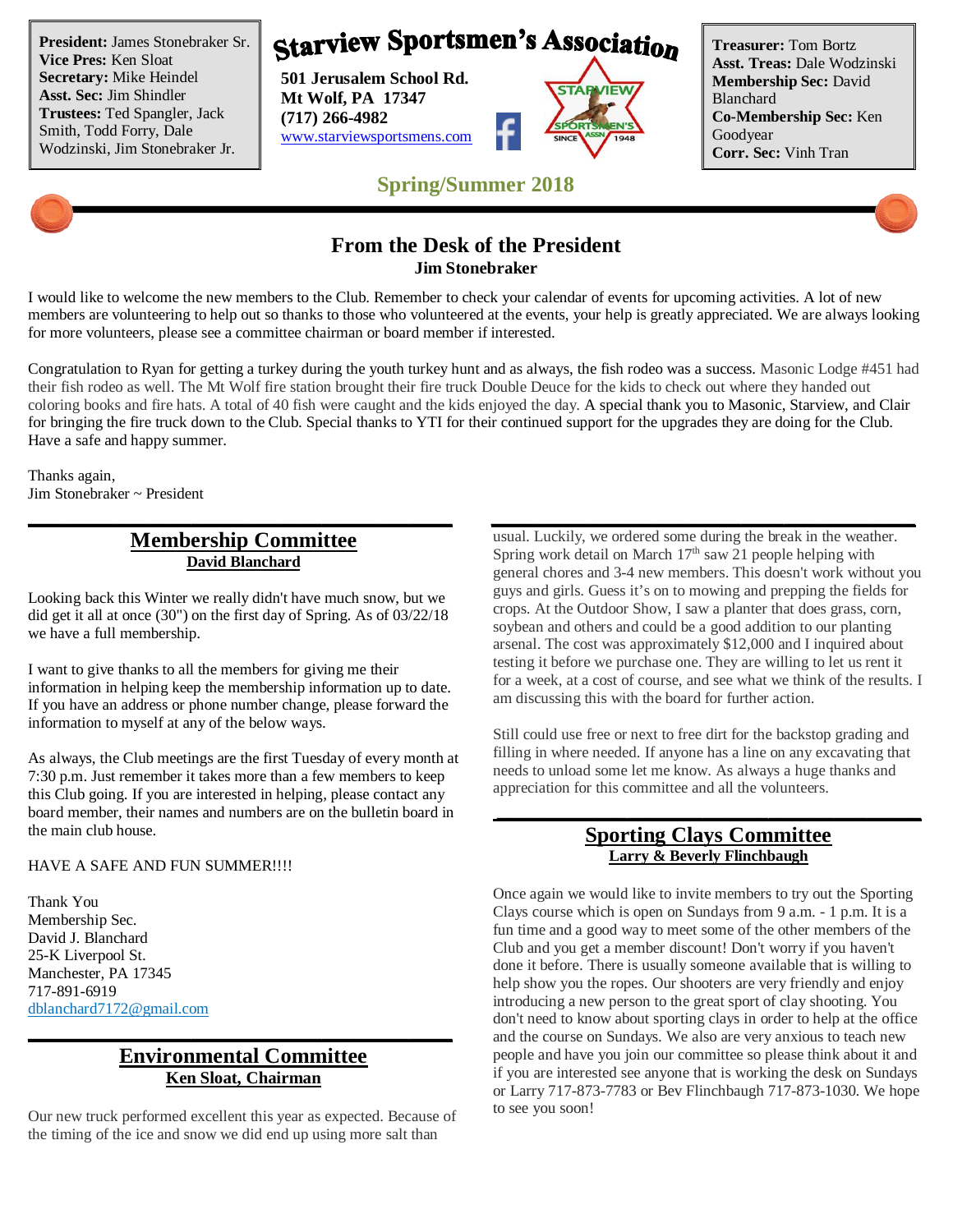## **Range Management Committee Jim Shindler, Chairman**

**\_\_\_\_\_\_\_\_\_\_\_\_\_\_\_\_\_\_\_\_\_\_\_\_\_\_\_\_\_\_\_\_\_\_\_\_\_\_\_**

When the roof work is completed, the second 100 yard target abutment will be completed. Just one more step in your Club's efforts to prevent lead contamination from leaching into our waters. Again, many thanks to ALL volunteer workers and to the membership for approving the financial support for this valuable project.

#### **Range Committee Mike Wertz, Chairman**

**\_\_\_\_\_\_\_\_\_\_\_\_\_\_\_\_\_\_\_\_\_\_\_\_\_\_\_\_\_\_\_\_\_\_\_\_\_\_\_**

New rubber was replaced at the pistol range**. If anyone has access to rubber strips, at least 18" wide, please let us know.** Or better yet, you can just drop it off at the pistol range parking lot by the shed, we'll make sure it gets stored until needed.

If you use the pistol or rifle ranges, please be safe. Be considerate and pick up your brass and trash when you are done. Here are a few general range rules when using those ranges and the four rules of gun safety. This is NOT a complete list of the range rules but a list of the major ones so keep that in mind.

Pistol Range Rules

- NO rifles allowed on the pistol range.
- There is no magazine capacity limit.
- NO full auto weapons allowed.
- NO shooting before 9 a.m. on Sundays.
- Only paper targets are allowed.
- NO handling of firearms when the range is clear and there is someone downrange.
- All shooters must be using the same line when firing commences. In other words, if someone is already shooting at the 7 yd. line, no one can be shooting at the 10, 15, or 25 yd. line. Discuss it amongst yourselves which line you'll be using.

Rifle Range Rules

- NO pistols allowed on the rifle range.
- Only ONE round in the rifle at a time.
- NO full auto weapons allowed.
- Only paper targets are allowed.
- Turn on siren when heading down range to targets.
- Hang targets such that your point of impact is BETWEEN the wooden uprights.
- NO handling of firearms when the range is clear and there is someone downrange.
- When heading down range, all rifles must have the action open and any safeties ON.
- Shooters using the 300-500 yd. range must turn the sign over by the steps and hang the chain up when heading to the benches.
- Shooters using the 300-500 yd. range do NOT need to stop shooting when people are hanging targets at the 25-200 yd. range.
- All shooters from the 25-500 yd. range MUST stop shooting when people are hanging targets at the 300-500 yd. range.

## THE 4 RULES OF GUN SAFETY

- 1. The gun is ALWAYS loaded.
- 2. NEVER point the gun at something you don't want to destroy.
- 3. Keep your finger OFF the trigger until your sights are on the target.
- 4. Know your TARGET and what is beyond it.

Photo Credit: Shooting Strategies

#### **Fish and Game Committee Jim Shindler, Chairman**

**\_\_\_\_\_\_\_\_\_\_\_\_\_\_\_\_\_\_\_\_\_\_\_\_\_\_\_\_\_\_\_\_\_\_\_\_\_\_\_**

Well, one more year, one more great Game & Fish Dinner. Delicious varieties of food including moose, venison, pheasant, bear, elk, squirrel, trout and last but not least the Prowell family's delicious crab soup. Add a variety of desserts…pies and other baked goods including our beautiful Starview Association's traditional decorated cake. A total of 54 were in attendance. Check the photos on our Association's great new website, www.starviewsportsmens.com. Watch next year's Association calendar if you would like to attend and enjoy the food and fellowship with our new chairman, Rob Green. I plan to be there.

#### **Archery Committee Rodger Reever, Chairman**

**\_\_\_\_\_\_\_\_\_\_\_\_\_\_\_\_\_\_\_\_\_\_\_\_\_\_\_\_\_\_\_\_\_\_\_\_\_\_\_**

Anyone brave enough to take their bow out turkey hunting? That would surely put a new twist on an already challenging hunt. During the Spring cleanup day the archery committee power washed the shooting tower to remove the mold from the stairs and deck. This should help with the slippery conditions that exists when these areas are wet. These areas will be sealed to slow down the mold from coming back. Also, there will be repairs made to the handrails leading up to the deck in the near future. The tower will be roped off and out of service when these repairs are being made. Four new 3D targets have been purchased (howling coyote, black bear, fox and a racoon) and will be put into service real soon. Still looking for any artificial Christmas trees anyone would like to donate to the archery course. If you have one and would like to donate it just drop it off at the clubhouse, text me at 717-891-6740 and I will take care of it. Thanks in advance.

Just a few notes: no broadhead arrows should be shot into the 3D targets or bag targets, don't move the targets to other areas on the course, and be safe out there.

**\_\_\_\_\_\_\_\_\_\_\_\_\_\_\_\_\_\_\_\_\_\_\_\_\_\_\_\_\_\_\_\_\_\_\_\_\_\_\_**

**ATTENTION MEMBERS!!!!!** If you would like to receive the newsletter electronically please send me an email at starviewsportsmen@yahoo.com with your full name and membership ID number (first 5 digits located on your access card) stating you would like to receive the newsletter via email. In the future, if you change your mind and would like to receive the newsletter via snail mail, just send me another email and I will make the change. The Club would definitely appreciate your efforts in reducing our cost. Your email will only be used as a method of contact and/or distribution of Club materials.

**Please make sure that if you choose the email option, it may end up in your spam/junk folder so please keep an eye out for it in**